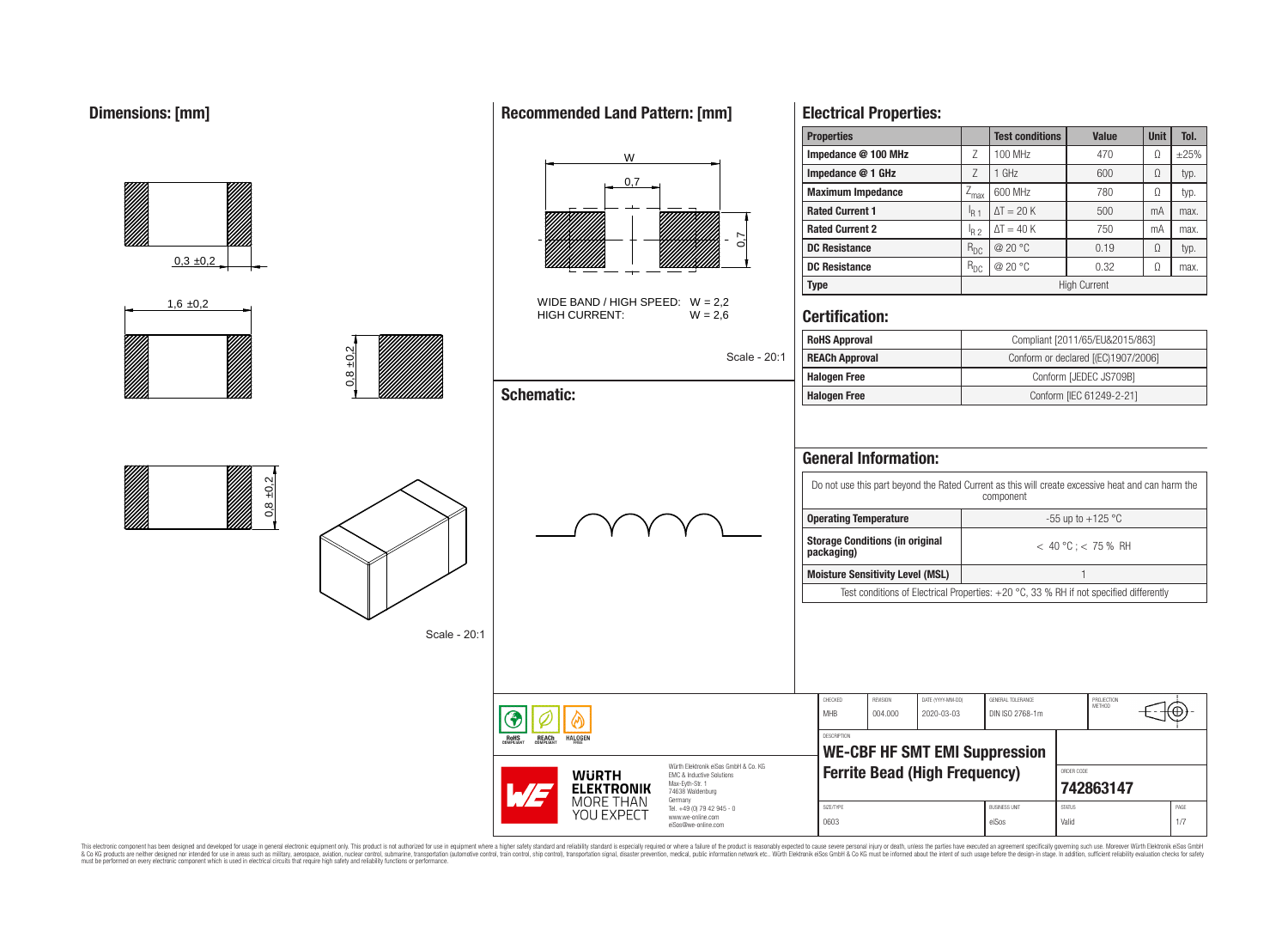## **Typical Impedance Characteristics:**



This electronic component has been designed and developed for usage in general electronic equipment only. This product is not authorized for use in equipment where a higher safely standard and reliability standard si espec & Ook product a label and the membed of the seasuch as marked and as which such a membed and the such assume that income in the seasuch and the simulation and the such assume that include to the such a membed and the such

## **DC bias current:**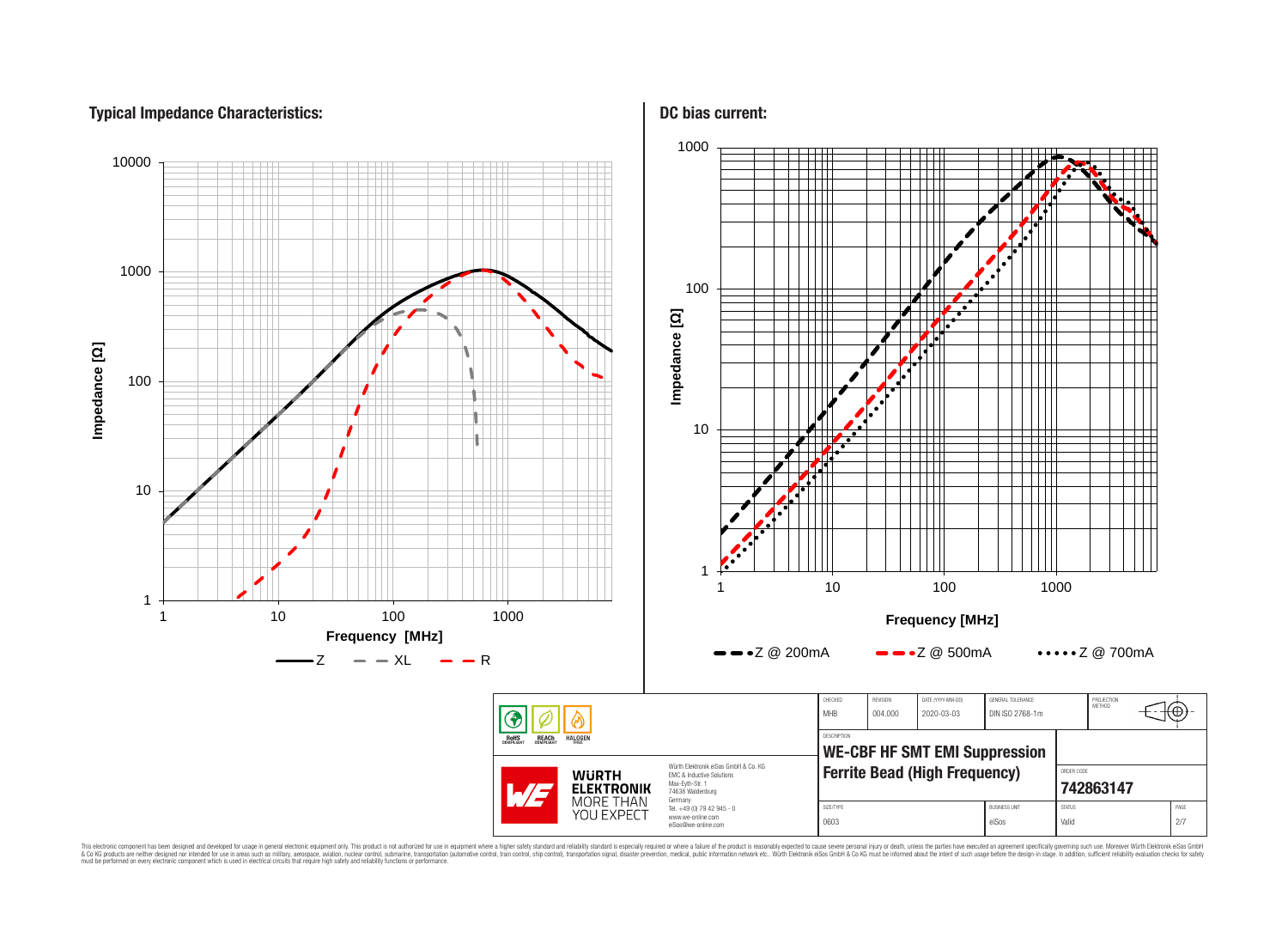





This electronic component has been designed and developed for usage in general electronic equipment only. This product is not authorized for subserved requipment where a higher selection equipment where a higher selection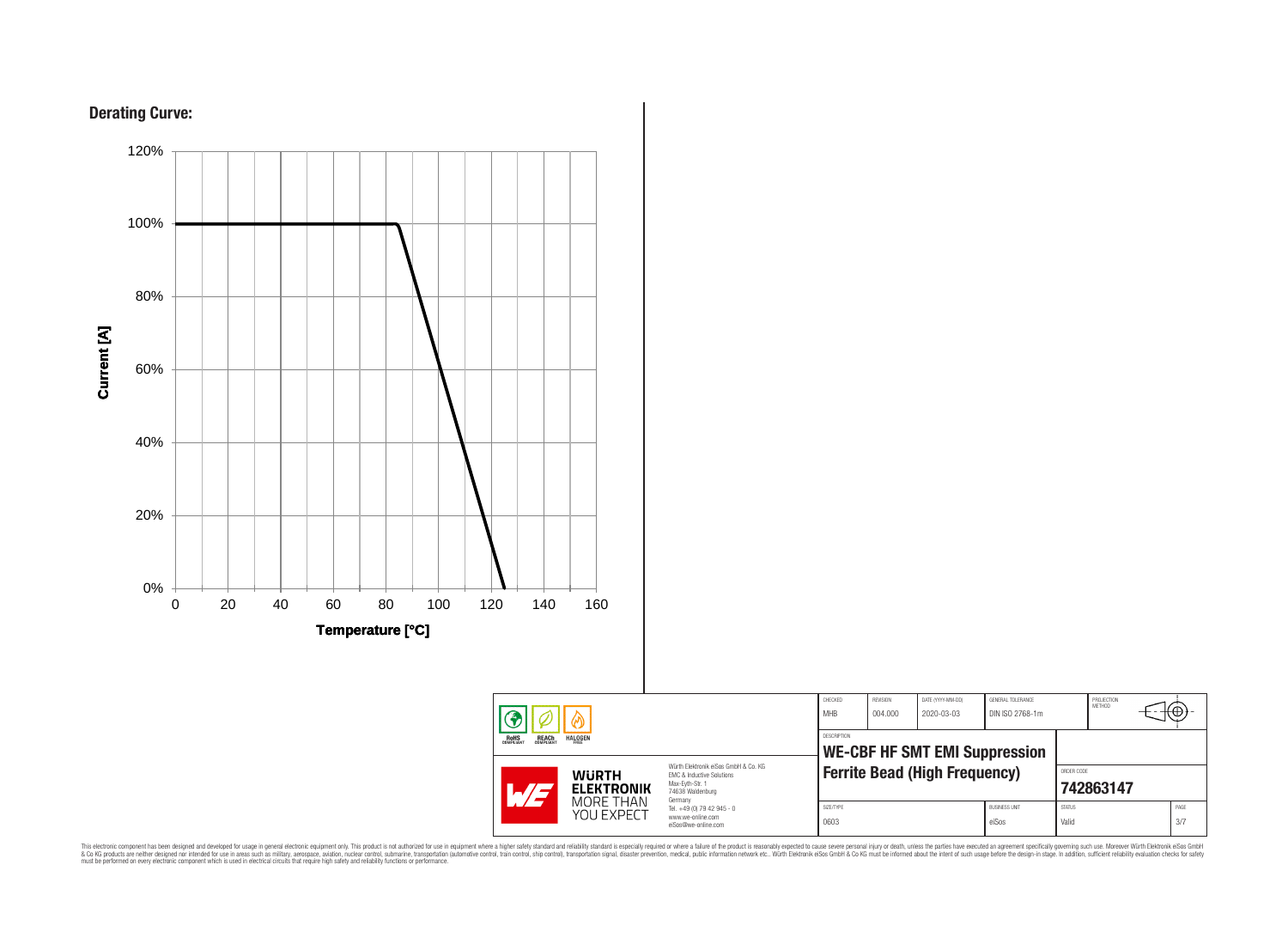## **Packaging Specification - Tape and Reel: [mm]**

| P <sub>0</sub><br>$\mathsf{A}$<br>P2<br>DO <sub>1</sub><br>ய<br>旧印<br>$\Box$<br>山<br>凷<br>P1<br>$\mathsf{A}$                                                                                                                                                                                                             | $T (=K0)$<br>꾄<br>$\geq$<br>$\Omega$<br>top cover<br>tape<br>T1<br>T1                                                                                                                                                                                                                                                                                                   |                                                                                                                                             |                                 |                                      |                                                 |   |             |
|--------------------------------------------------------------------------------------------------------------------------------------------------------------------------------------------------------------------------------------------------------------------------------------------------------------------------|-------------------------------------------------------------------------------------------------------------------------------------------------------------------------------------------------------------------------------------------------------------------------------------------------------------------------------------------------------------------------|---------------------------------------------------------------------------------------------------------------------------------------------|---------------------------------|--------------------------------------|-------------------------------------------------|---|-------------|
| Feeding direction-<br>End<br>→<br>$(+)$<br>$(+)$<br>$^{+}$<br>$^{+}$<br>$^{+}$<br>ГП<br>ГП<br>$\Box$<br>$\Box$<br>$\Box$<br>$\mathsf{L}\,\mathsf{J}$<br>$\mathsf{L}\,\mathsf{J}$<br>$\perp$<br>No Component<br>min.160mm<br>Components                                                                                   | Carrier Tape<br>Start<br>Cover Tape<br>$^{(+)}$<br>$^{+}$<br>$\Gamma$ T<br>$\Gamma$ $\bar{\Gamma}$<br>$\mathsf{L}\,\mathsf{J}$<br>$\mathsf{L}\,\mathsf{J}$<br>No Component<br>min. 100mm<br>Cover Tape<br>min.400mm                                                                                                                                                     |                                                                                                                                             |                                 |                                      |                                                 |   |             |
| packaging is reffered to the international standard IEC 60286-3:2013<br> D0 <br>A0<br>B <sub>0</sub><br><b>P1</b><br>T1<br>tolerance<br>$+0,3 -0,1$<br>$\pm 0.1$<br>$+0,1 -0,0$<br>typ.<br>typ.<br>max.<br>max.<br>size<br>0603<br>1.10<br>1.88<br>8.00<br>4.00<br>1.10<br> 0.10 <br>1.50<br>$165^{\circ} - 180^{\circ}$ | VPE / packaging unit<br>P <sub>2</sub><br>E <sub>2</sub><br>P <sub>0</sub><br>E1.<br>±0,05<br>±0,1<br>±0,05<br>±0,1<br>pcs.<br>min.<br>4000<br>1.75<br>6.25<br>3.50<br>4.00<br>2.00<br><b>REACH</b><br>COMPLIANT<br>ROHS<br><b>HALOGEN</b><br>Würth Elektronik eiSos GmbH & Co. KG<br><b>WURTH</b><br>EMC & Inductive Solutions<br>Max-Eyth-Str. 1<br><b>ELEKTRONIK</b> | CHECKED<br>REVISION<br><b>MHB</b><br>004.000<br>DESCRIPTION<br><b>WE-CBF HF SMT EMI Suppression</b><br><b>Ferrite Bead (High Frequency)</b> | DATE (YYYY-MM-DD)<br>2020-03-03 | GENERAL TOLERANCE<br>DIN ISO 2768-1m | PROJECTION<br>METHOD<br>ORDER CODE<br>742863147 | € |             |
| Pull-of force<br>Tape width<br>8 <sub>mm</sub><br>$0,1 N - 1,0 N$                                                                                                                                                                                                                                                        | W 5<br>74638 Waldenburg<br>MORE THAN<br>Germany<br>Tel. +49 (0) 79 42 945 - 0<br>YOU EXPECT<br>www.we-online.com<br>eiSos@we-online.com                                                                                                                                                                                                                                 | SIZE/TYPE<br>0603                                                                                                                           |                                 | <b>BUSINESS UNIT</b><br>eiSos        | $\text{STAT}\,\text{US}$<br>Valid               |   | PAGE<br>4/7 |

**A B C D N W1 W2 W3 W3**<br> $\pm 2.0$  **min.**  $\pm 0.8$  **min. min. +** 1,5 **max min. max min. 11,50 10**.<br>**178.00 1.50 13.00 20.20 100.00 8.40 14.40 7.90 10.8 tolerance** ±2,0 min. ±0,8 min. min. +1,5 max. min. max. **Tape width** 8 mm 178.00 1.50 13.00 20.20 100.00 8.40 14.40 7.90 10.90

This electronic component has been designed and developed for usage in general electronic equipment only. This product is not authorized for subserved requipment where a higher selection equipment where a higher selection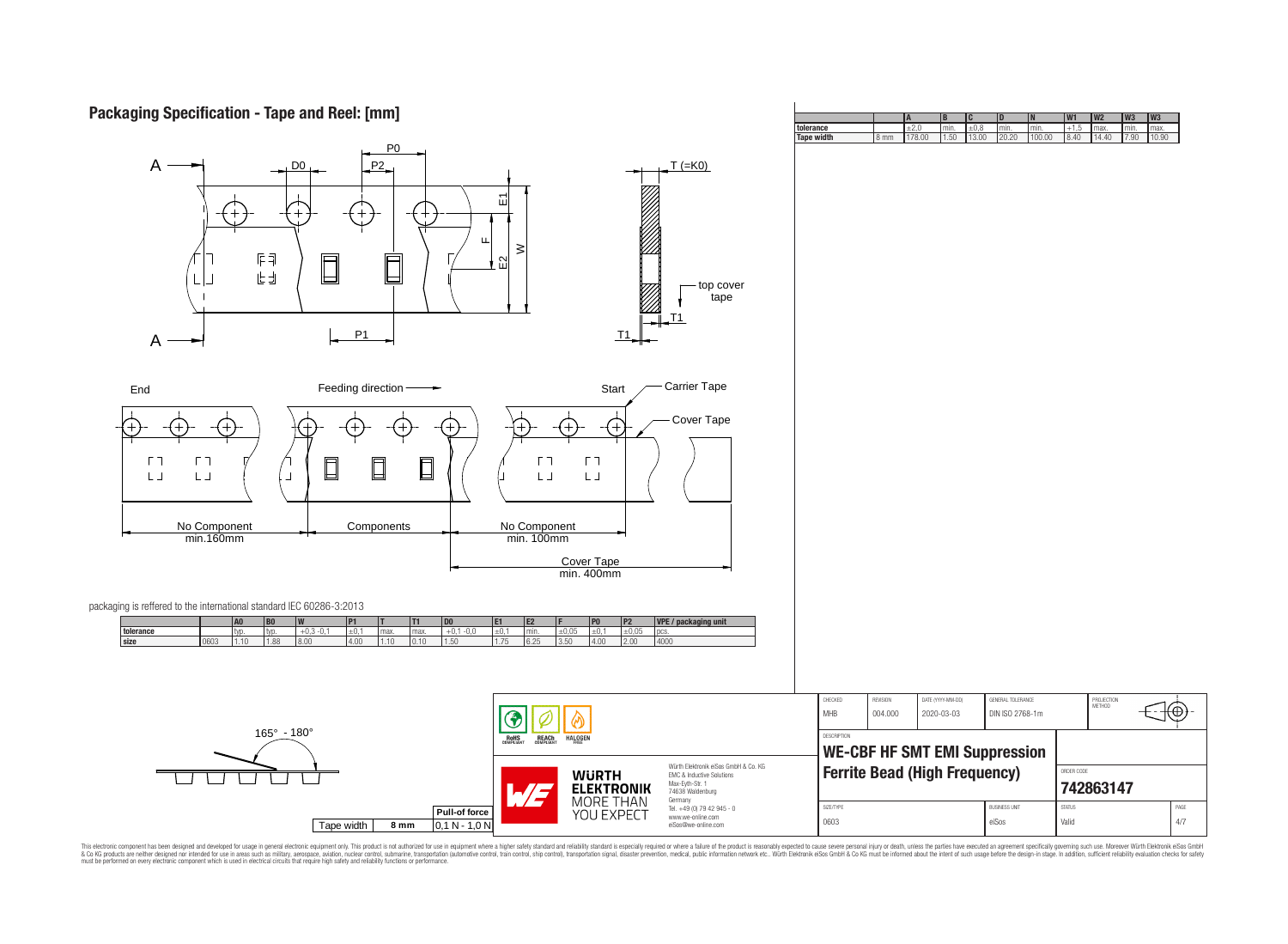## **Classification Reflow Profile for SMT components:**



## **Classification Reflow Soldering Profile:**

| <b>Profile Feature</b>                              |                           | Value                            |
|-----------------------------------------------------|---------------------------|----------------------------------|
| <b>Preheat Temperature Min</b>                      | s min                     | 150 °C                           |
| <b>Preheat Temperature Max</b>                      | <sup>I</sup> s max        | 200 °C                           |
| Preheat Time $t_s$ from $T_{s,min}$ to $T_{s,max}$  | $t_{\rm s}$               | $60 - 120$ seconds               |
| Ramp-up Rate $(T_1$ to $T_p$ )                      |                           | 3 °C/ second max.                |
| <b>Liquidous Temperature</b>                        | Ъ.                        | 217°C                            |
| Time t <sub>1</sub> maintained above T <sub>1</sub> | t,                        | $60 - 150$ seconds               |
| Peak package body temperature                       | $\mathsf{I}_{\mathsf{D}}$ | $T_p \leq T_c$ , see Table below |
| Time within 5°C of actual peak<br>temperature       | t <sub>p</sub>            | $20 - 30$ seconds                |
| Ramp-down Rate $(T_p$ to $T_1$ )                    |                           | 6 °C/ second max.                |
| Time 25°C to peak temperature                       |                           | 8 minutes max.                   |

refer to IPC/ JEDEC J-STD-020E

# **Package Classification Reflow Temperature (T<sup>c</sup> ):**

| <b>Properties</b>                                                    | Volume mm <sup>3</sup><br>$350$ | Volume mm <sup>3</sup><br>350-2000 | Volume mm <sup>3</sup><br>>2000 |  |
|----------------------------------------------------------------------|---------------------------------|------------------------------------|---------------------------------|--|
| PB-Free Assembly   Package Thickness  <br>$< 1.6$ mm                 | 260 °C                          | 260 °C                             | 260 °C                          |  |
| <b>PB-Free Assembly   Package Thickness  </b><br>$1.6$ mm $- 2.5$ mm | 260 °C                          | 250 °C                             | 245 °C                          |  |
| <b>PB-Free Assembly   Package Thickness  </b><br>$>2.5$ mm           | 250 °C                          | 245 °C                             | 245 °C                          |  |

refer to IPC/ JEDEC J-STD-020E

|                                                                         |                                   |                                                                                                                                | CHECKED<br><b>MHB</b> | REVISION<br>004.000 | DATE (YYYY-MM-DD)<br>2020-03-03      | GENERAL TOLERANCE<br>DIN ISO 2768-1m |                        | PROJECTION<br><b>METHOD</b> | €Θ          |
|-------------------------------------------------------------------------|-----------------------------------|--------------------------------------------------------------------------------------------------------------------------------|-----------------------|---------------------|--------------------------------------|--------------------------------------|------------------------|-----------------------------|-------------|
| <b>HALOGEN</b><br><b>ROHS</b><br>COMPLIANT<br><b>REACH</b><br>COMPLIANT |                                   | DESCRIPTION<br><b>WE-CBF HF SMT EMI Suppression</b>                                                                            |                       |                     |                                      |                                      |                        |                             |             |
| $\mathcal{A}/\mathcal{A}$                                               | <b>WURTH</b><br><b>ELEKTRONIK</b> | Würth Flektronik eiSos GmbH & Co. KG<br><b>FMC &amp; Inductive Solutions</b><br>Max-Evth-Str. 1<br>74638 Waldenburg<br>Germany |                       |                     | <b>Ferrite Bead (High Frequency)</b> |                                      | ORDER CODE             | 742863147                   |             |
|                                                                         | MORE THAN<br>YOU EXPECT           | Tel. +49 (0) 79 42 945 - 0<br>www.we-online.com<br>eiSos@we-online.com                                                         | SIZE/TYPE<br>0603     |                     |                                      | <b>BUSINESS UNIT</b><br>eiSos        | <b>STATUS</b><br>Valid |                             | PAGE<br>5/7 |

This electronic component has been designed and developed for usage in general electronic equipment only. This product is not authorized for subserved requipment where a higher selection equipment where a higher selection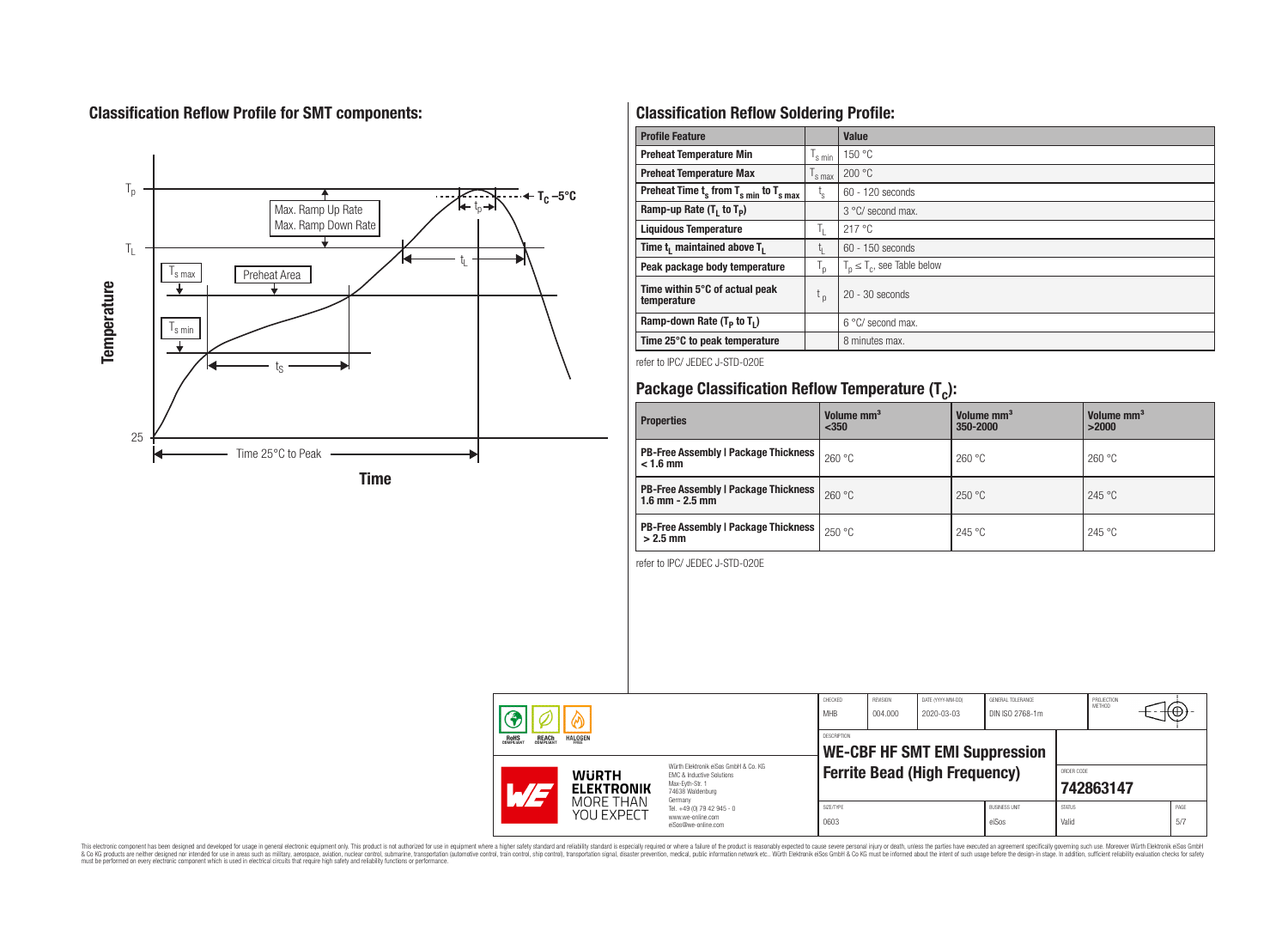## **Cautions and Warnings:**

## **The following conditions apply to all goods within the product series of WE-CBF-HF of Würth Elektronik eiSos GmbH & Co. KG:**

### **General:**

- This electronic component is designed and manufactured for use in general electronic equipment.
- Würth Elektronik must be asked for written approval (following the PPAP procedure) before incorporating the components into any equipment in fields such as military, aerospace, aviation, nuclear control, submarine, transportation (automotive control, train control, ship control), transportation signal, disaster prevention, medical, public information network, etc. where higher safety and reliability are especially required and/or if there is the possibility of direct damage or human injury.
- Electronic components that will be used in safety-critical or high-reliability applications, should be pre-evaluated by the customer.
- The component is designed and manufactured to be used within the datasheet specified values. If the usage and operation conditions specified in the datasheet are not met, the component may be damaged or dissolved.
- Do not drop or impact the components, the component may be damaged
- Würth Elektronik products are qualified according to international standards, which are listed in each product reliability report. Würth Elektronik does not warrant any customer qualified product characteristics beyond Würth Elektroniks' specifications, for its validity and sustainability over time.
- The responsibility for the applicability of the customer specific products and use in a particular customer design is always within the authority of the customer. All technical specifications for standard products also apply to customer specific products.

## **Product specific:**

Soldering:

- The solder profile must comply with the technical product specifications. All other profiles will void the warranty. Wave soldering is allowed for components bigger than 0805 after evaluation and approval.
- All other soldering methods are at the customers' own risk.

#### Cleaning and Washing:

• Washing agents used during the production to clean the customer application might damage or change the characteristics of the wire insulation, marking or plating. Washing agents may have a negative effect on the long-term functionality of the product.

#### Potting:

• If the product is potted in the customer application, the potting material might shrink or expand during and after hardening. Shrinking could lead to an incomplete seal, allowing contaminants into the core. Expansion could damage the components. We recommend a manual inspection after potting to avoid these effects.

#### Storage Conditions:

- A storage of Würth Elektronik products for longer than 12 months is not recommended. Within other effects, the terminals may suffer degradation, resulting in bad solderability. Therefore, all products shall be used within the period of 12 months based on the day of shipment.
- Do not expose the components to direct sunlight.
- The storage conditions in the original packaging are defined according to DIN EN 61760-2.
- The storage conditions stated in the original packaging apply to the storage time and not to the transportation time of the components.

### **Packaging:**

• The packaging specifications apply only to purchase orders comprising whole packaging units. If the ordered quantity exceeds or is lower than the specified packaging unit, packaging in accordance with the packaging specifications cannot be ensured.

Handling:

- Violation of the technical product specifications such as exceeding the nominal rated current will void the warranty.
- The temperature rise of the component must be taken into consideration. The operating temperature is comprised of ambient temperature and temperature rise of the component.The operating temperature of the component shall not exceed the maximum temperature specified.

These cautions and warnings comply with the state of the scientific and technical knowledge and are believed to be accurate and reliable. However, no responsibility is assumed for inaccuracies or incompleteness.

|  |                                                                  | CHECKED<br><b>MHB</b>             | REVISION<br>004.000                                                                                                 | DATE (YYYY-MM-DD)<br>2020-03-03      | GENERAL TOLERANCE<br>DIN ISO 2768-1m |  | PROJECTION<br><b>METHOD</b>   |                        | ₩                       |  |             |  |
|--|------------------------------------------------------------------|-----------------------------------|---------------------------------------------------------------------------------------------------------------------|--------------------------------------|--------------------------------------|--|-------------------------------|------------------------|-------------------------|--|-------------|--|
|  | <b>HALOGEN</b><br><b>REACH</b><br>COMPLIANT<br>ROHS<br>COMPLIANT |                                   | <b>DESCRIPTION</b><br><b>WE-CBF HF SMT EMI Suppression</b>                                                          |                                      |                                      |  |                               |                        |                         |  |             |  |
|  |                                                                  | <b>WURTH</b><br><b>ELEKTRONIK</b> | Würth Elektronik eiSos GmbH & Co. KG<br>EMC & Inductive Solutions<br>Max-Eyth-Str. 1<br>74638 Waldenburg<br>Germany | <b>Ferrite Bead (High Frequency)</b> |                                      |  |                               |                        | ORDER CODE<br>742863147 |  |             |  |
|  |                                                                  | MORF THAN<br>YOU EXPECT           | Tel. +49 (0) 79 42 945 - 0<br>www.we-online.com<br>eiSos@we-online.com                                              | SIZE/TYPE<br>0603                    |                                      |  | <b>BUSINESS UNIT</b><br>eiSos | <b>STATUS</b><br>Valid |                         |  | PAGE<br>6/7 |  |

This electronic component has been designed and developed for usage in general electronic equipment only. This product is not authorized for use in equipment where a higher safety standard and reliability standard is espec & Ook product a label and the membed of the seasuch as marked and as which such a membed and the such assume that income in the seasuch and the simulation and the such assume that include to the such a membed and the such